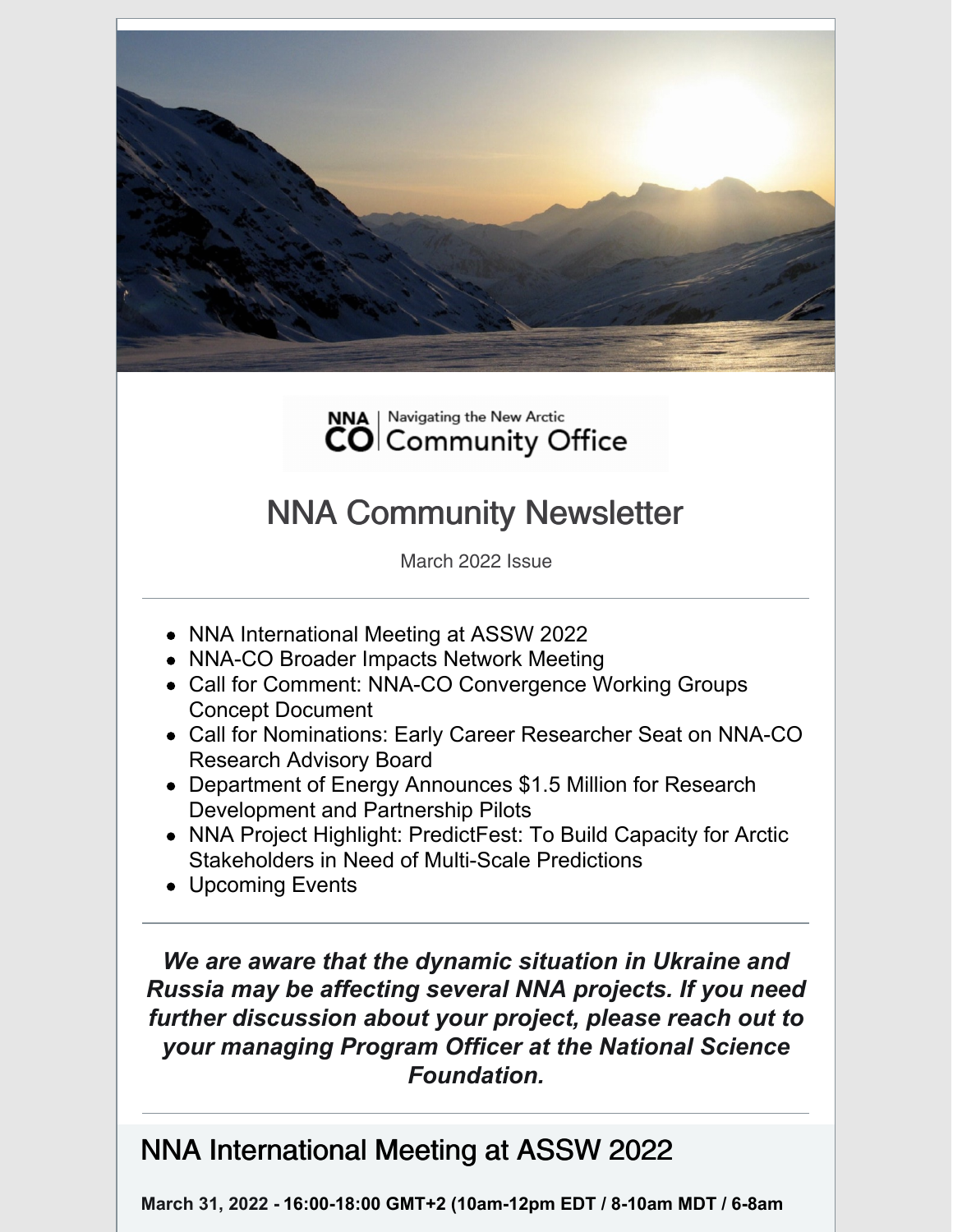### **AKDT) Hybrid Format**

The NNA-CO is organizing and facilitating an NNA International Meeting at ASSW 2022. This meeting will focus on highlighting both existing international NNA research partnerships and opportunities for new international collaboration. NNA projects will showcase their work, and discuss how they are approaching international collaboration in the Arctic, where they have seen progress and opportunity, and where persistent challenges may remain. This community meeting will also coincide with the Arctic Observing Summit (AOS), which is a large part of this year's ASSW. Therefore, the NNA-CO is additionally inviting perspectives on how NNA research is contributing to Arctic observing systems. Current NNA researchers and collaborators are invited, along with anyone interested in learning more about NNA and related opportunities.

Registration is free for virtual participants. View the session **draft [agenda](https://www.nna-co.org/sites/default/files/2022-03/NNA_International_Meeting_ASSW2022_0.pdf)**.



# **NNA-CO Broader Impacts Network Meeting**

### **April 27, 2022 - 2pm-3pm Eastern / 12pm-1pm Mountain / 10am-11am Alaska Virtual**

The NNA-CO invites you to the next Broader Impacts Network (BIN) meeting, which will focus on effective ways to use **social media in broadening the reach of your research and connecting with Arctic communities**. We have a panel of communication experts lined up to discuss effective ways of using social media for sharing your research with Arctic communities, to learn about impactful and culturally-relevant messaging and actionable and tangible communication strategies from media experts. We will hear from **Meghan Sullivan** from *Alaska Native Media*, **Sara Eckert**, Communications from the *Office of Polar Programs National Science Foundation* and **Kristin Timm**, expert in science and environmental communication from the *University of Alaska Fairbanks*.

In this BIN meeting, we will continue to work together through networking, learn from each other, and identify overlap and opportunities for collaboration.

We will utilize panelists, breakout rooms and other virtual tools to make these events engaging and collaborative experiences! Please join us on April 27 to participate in the following:

- Networking
- Learn about the use of social media in communicating about your research and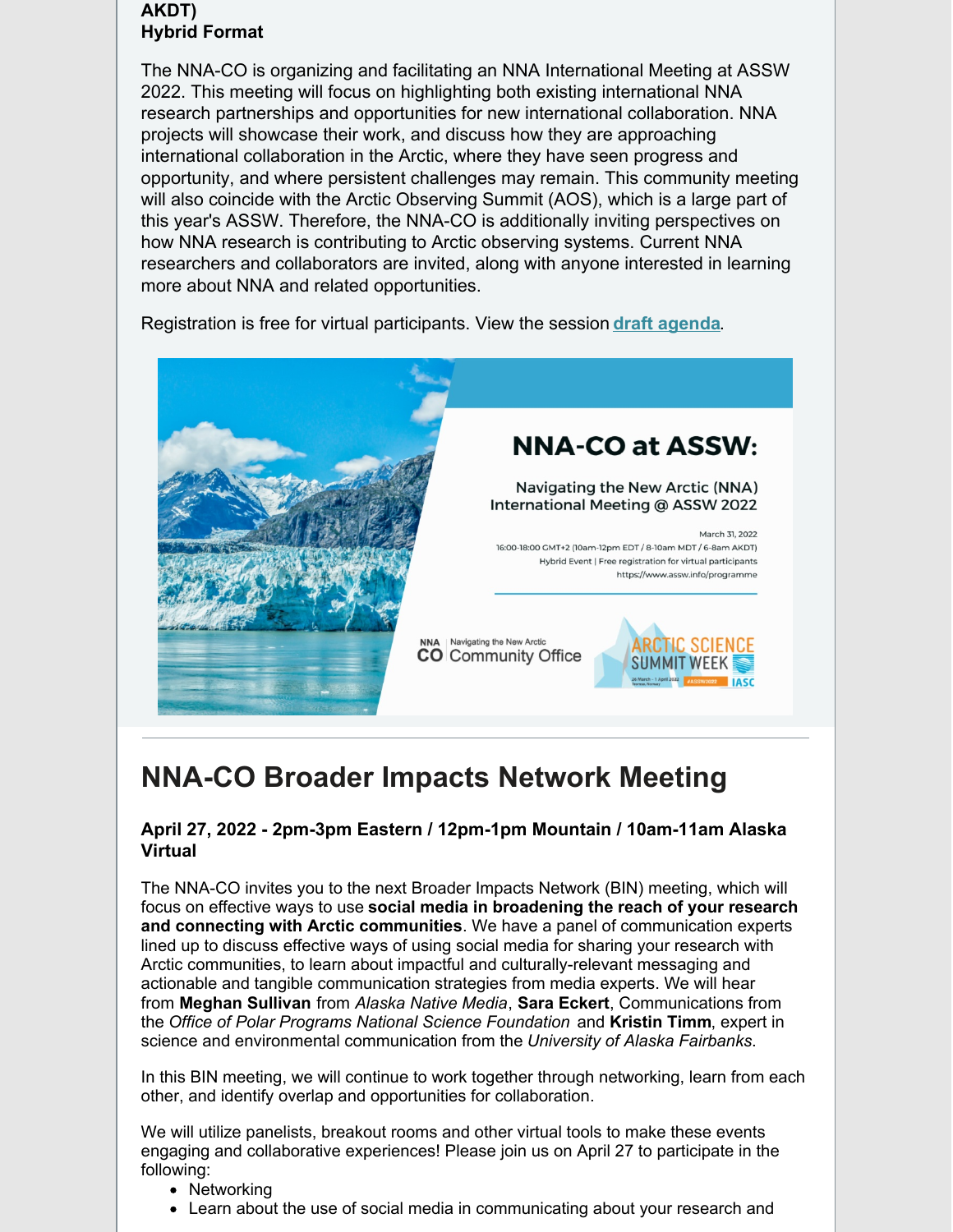connect with Arctic communities

Leave with resources/strategies to include in your own communication plans

Let's continue to build this NNA community together!

Find additional information about the NNA community office **[here](https://www.nna-co.org/)** and the Broader Impact Network **[here](https://www.nna-co.org/nna-co-broader-impacts-network)**.



### **Call for Comment**

### **NNA-CO Convergence Working Groups Concept Document**

As a key part of NNA Community Office (NNA-CO) funded activities, the NNA-CO will facilitate the formation, implementation, and outputs of four Convergence Working Groups. The NNA-CO has established an initial set of Convergence Working Group functions and goals, but many design elements of the Convergence Working Group (CWG) process are intentionally not yet fully defined to allow for community input. The thematic focuses of the CWGs have also not yet been identified to allow for co-design of the working groups across the NNA project community. **[Here](https://www.nna-co.org/sites/default/files/2022-02/Convergence Working Group - Concept Document_0.pdf)**, the NNA-CO outlines the current foundational aspects of the CWG design, provides a potential roadmap for elements yet undefined, and invites open community comment for finalizing the CWG process. We invite community discussion on all aspects.

**To inform the CWG development process, the NNA-CO seeks input on the ideas presented in this document during February 15 - April 1**. There are multiple ways to share your input:

- Provide your comments via this **[Google](https://forms.gle/knKMnrpWXhZWTzJK8) Form**.
- Email comments with the heading "CWG Input" to **[contact@nna-co.org](mailto:contact@nna-co.org)**.
- Comment directly on the document with **[this](https://docs.google.com/document/d/193FCd9WbQxOGb95X-a7vDGRJ2LzGSTTRwPSjuTVdKbU/edit?usp=sharing) link**.

CWG Concept [Document](https://www.nna-co.org/sites/default/files/2022-02/Convergence Working Group - Concept Document_0.pdf)

Call for Nominations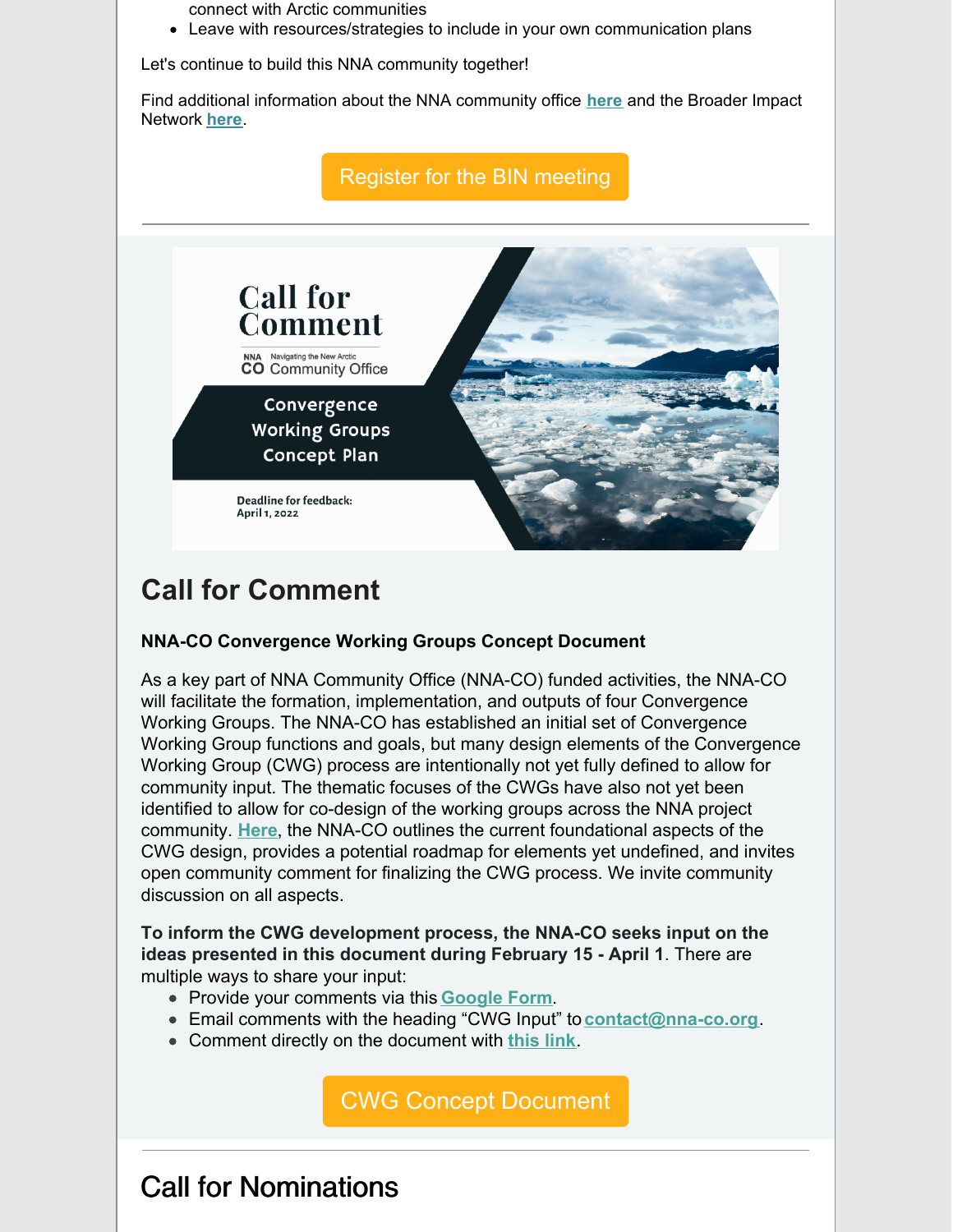#### **Early Career Researcher Seat on NNA-CO Research Advisory Board**

The work of the NNA Community Office (NNA-CO) is guided by two advisory boards —a Research Advisory Board and an Indigenous Advisory Board. We invite nominations and self-nominations for an **early career (< 8 years since terminal degree) NNA researcher** to serve on our Research Advisory Board. The Research Advisory Board provides overall strategic guidance for the NNA-CO's plans and activities to support the NNA Community. In addition, the board: (1) identifies and advises on strategic engagement opportunities with the broader research community, decision-makers and policymakers, and other local, state, Tribal, national, and international partners; and (2) advises on how the NNA-CO supports research collaborations and synthesis.

Board members will be asked to serve a two-year term and participate in at least three board meetings each year, one of which will coincide with the NNA community annual meeting.

Please submit your nomination(s) and/or self-nominations by completing **this [form](https://docs.google.com/forms/d/e/1FAIpQLSe2ieSxFpPYoGvMxVhAzv_Y2L2TL6B9lMl-9cAYD2600jFkng/viewform?usp=sf_link)** by **April 1, 2022**.

[Nomination](https://docs.google.com/forms/d/e/1FAIpQLSe2ieSxFpPYoGvMxVhAzv_Y2L2TL6B9lMl-9cAYD2600jFkng/viewform) Form

### **Department of Energy Announces \$1.5 Million for Research Development and Partnership Pilots**

**Catalyzing partnerships between underrepresented colleges and universities and DOE climate, Earth, and environmental sciences research**

The U.S. Department of Energy (DOE) recently announced plans to "provide \$1.5 million for new grants to colleges and universities that are underrepresented in DOE's climate, Earth, and environmental science investments to help provide technical assistance to build capacity and achieve the goal of broadening institutional participation."

Read more **[here](https://www.energy.gov/science/articles/department-energy-announces-15-million-research-development-and-partnership-pilots)**.

# NNA Project Highlight

### **PredictFest: To Build Capacity for Arctic Stakeholders in Need of Multi-Scale Predictions**

Across the Arctic, complex environmental issues require collaboration across fields and institutions to identify research topics that will address community needs. The **PredictFest: To Build Capacity for Arctic Stakeholders in Need of Multi-Scale Predictions** project is working to provide a space where co-learning and coproduction can immediately contribute to the rapid identification of arenas where decision support and expanded community research capacity might be most beneficial. This project supports development of improved subseasonal-to-seasonal (S2S) prediction capacity through a collaborative design process and workshop,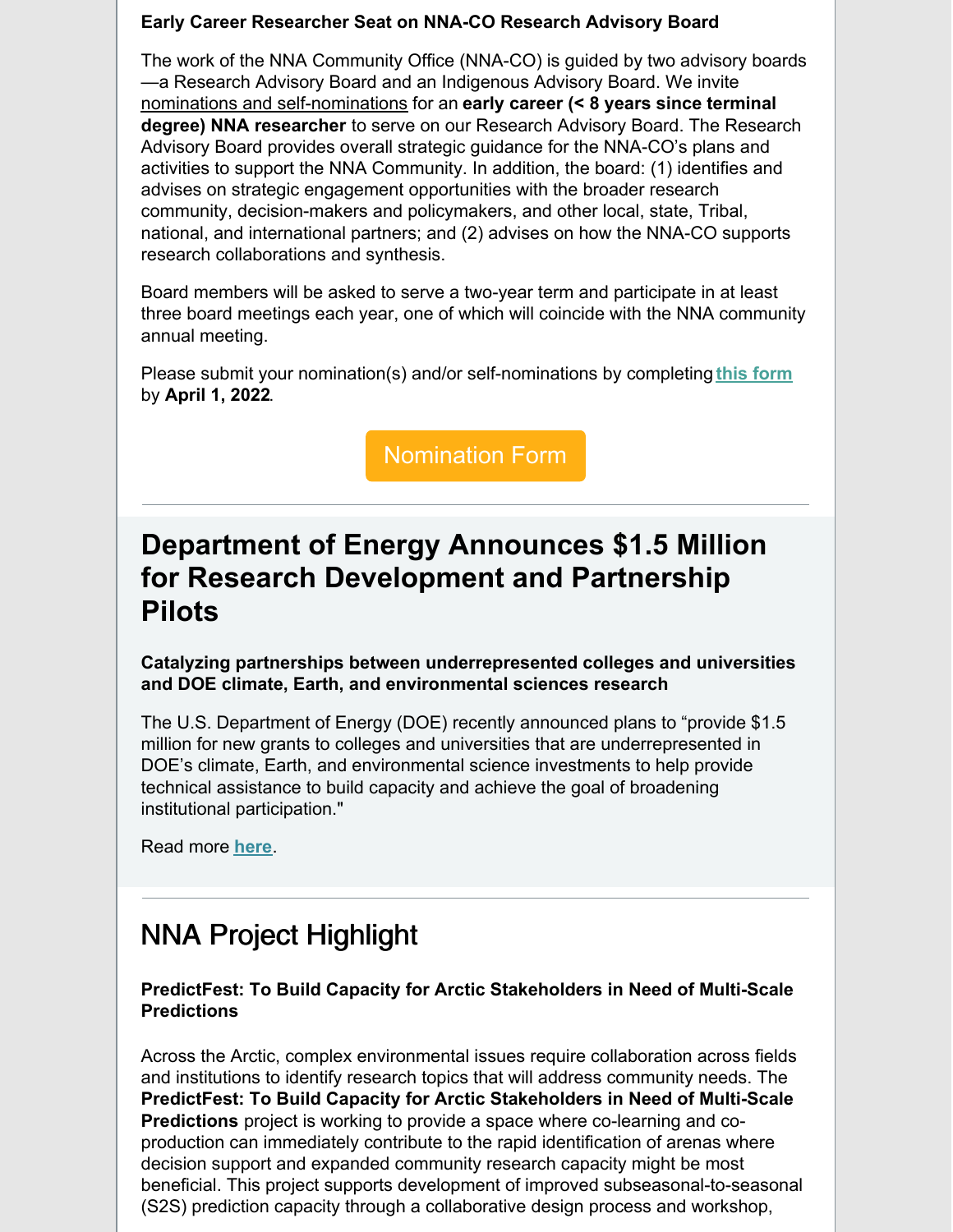**[PredictFest](https://sites.google.com/alaska.edu/nnapredictfest/home)**, that engages Arctic stakeholders to identify needs and applications for such predictions and how they can be used to support decision making and policy. The PredictFest planning team includes members from the University of Alaska Fairbanks' International Arctic Research Center (PI Joe Little, Co-PI Donna Hauser, Co-PI Tom Ballinger, Senior Personnel Toby Schwoerer) and the Institute for Northern Engineering (Co-PI Erin Trochim).

In February of 2022, the project team held the PredictFest workshop as a hybrid event. During the event four design teams, composed of natural and social scientists, organizational representatives, as well as technical support staff including programmers and modelers and students, worked to build research proposals which addressed specific community or organizational research priorities and needs. The teams focused on issues centered on renewable energy technologies, including wind and solar, community energy sovereignty, and sustainable fisheries. **Axiom Data Science** provided data management and [programming](https://www.axiomdatascience.com/) support for each of the participating teams. Research teams were able to make substantial progress on new research projects that will enhance planning and decision-making in the Arctic during the event.

PredictFest participants came from a variety of organizations and communities. The **Alaska Ocean [Cluster](https://www.alaskaoceancluster.com/)** is a new organization focused on enhancing the sustainability of Alaska's fisheries throughout the Bering Sea region. Additionally, representatives from a number of regional utilities joined the event to participate on the wind energy research team which was focused on developing a program of research which would support the continued expansion of wind energy resources in Alaska. The representatives came from the **Alaska Village Electric [Cooperative](https://avec.org/)** (AVEC), **Unalakleet Valley Electric [Cooperative](https://www.facebook.com/UnalakleetElectric/)** (UVEC), and **Kotzebue Electric Association** (KEA). Also, scientists from the **National Center on [Atmospheri](https://ncar.ucar.edu/)[c](https://www.kea.coop/) Research** (NCAR) participated in the workshop.

Questions and comments can be directed to Joe Little (PI) at**[jmlittle2@alaska.edu](mailto:jmlittle2@alaska.edu)** or Erin Trochim (Co-PI) at **[edtrochim@alaska.edu](mailto:edtrochim@alaska.edu)**.



For more information, please visit the **project [website](https://sites.google.com/alaska.edu/nnapredictfest)**.

We will feature different NNA projects in each newsletter.

# Upcoming Events

NNA International Meeting (side-event) at **Arctic Science Summit Week [\(ASSW2022\)](https://www.assw.info/programme/business-and-community-meetings)**